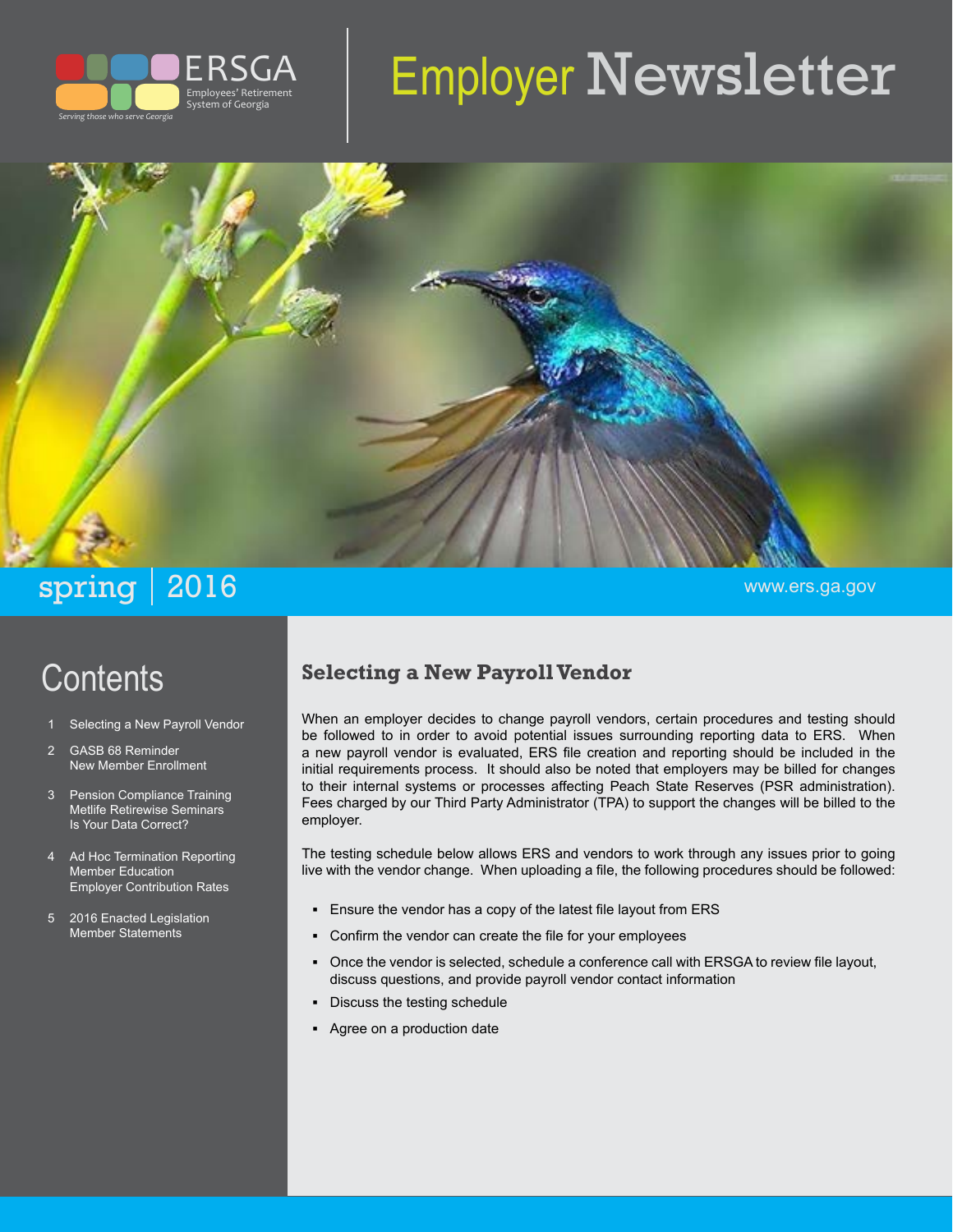### **GASB 68**  *Reminder: Accounting and Financial Reporting for Pensions*

We are now in our second year of accounting for and reporting pension information under GASB 68. As our employers know by now, GASB 68 requires that governmental employers recognize their proportionate share of the collective pension amounts for all benefits provided though our plans. Per GASB 68, these pension amounts include the Net Pension Liability, deferred inflows of resources, deferred outflows of resources and Pension Expense.

While GASB 68 does not specify which party, plans, or employers is responsible for calculating the pension amounts, the state's GASB 68 Steering Committee recommended that ERSGA provide all the required data to employers. To that end, ERSGA has engaged its actuary to calculate the pension amounts for all plans. This information was captured for all employers that prepare standalone financial statements in individual employer packets and sent on May 25, 2016 with the required disclosures and supplementary information. Please contact Renita Watts at [Renita.Watts@ers.ga.gov](mailto:renita.watts@ers.ga.gov) or Deanna Holliday at [Deanna.Holliday@trsga.com](mailto:deannaholliday@trsga.com) if you have not received your employer packet or required note disclosure.

Note: Each year employers will be selected by our auditor, KPMG, for attestation that payroll and census data has been accurately and completely reported to the plan for the prior year. Your auditor should be testing your payroll and census data each year as part of your annual audit. If your agency or department has been selected or is selected in the future, please comply by the provided deadline.

As noted above, GASB 68 does not require the pension plans to provide the proportionate pension liability, deferrals or pension expense for your financial reporting. This is provided to employers at no cost. Therefore, we need all employers' cooperation when selected for the attestation process by our auditor. The entire process represents cooperative government at work and we need your cooperation for successful compliance.

#### **New Member Enrollment and Reporting**

All new or rehired state employees should be enrolled in a pension plan immediately upon hire. ERSGA covered pension plans include the Employees' Retirement System, the Legislative Retirement System, the Judicial Retirement System, the Public School Employees Retirement System, and Georgia Defined Contribution Plan. Employers are responsible for selecting the correct plan to which employees are to be enrolled based on statutory eligibility rules. For more information on the criteria for plan eligibility, download a copy of the Employer Manual available by Plan at [www.ers.ga.gov.](http://www.ers.ga.gov)

Failure to accurately and completely report eligible employees has significant impact to the plan, employee, and employer: missed market gains, inaccurate service accrual, and enrollment penalties. Depending on the plan, IRS plan correction procedures require an employer to contribute up to 50% of employee contributions for missed enrollments and contributions. For impacted GSEPS members, employers may be required to contribute additional funds to the 401(k) plan to account for missed market gains, in addition to missing employer matching funds and employee contributions. We encourage you to respond quickly to resolve these reporting issues and avoid expensive enrollment penalties.

#### If you have discovered a **missed enrollment**:

- **▪** Immediately contact ERSGA to begin the enrollment process
- Calculate and remit missing contributions

If you have discovered an **incorrect enrollment:**

- **▪** Immediately contact ERSGA
- Submit prior period adjustments to enroll member to the correct plan/group
- **▪** Remit payment for positive differences in contributions

Corrections for GSEPS enrollments impact the Peach State Reserves 401(k) plan and must be coordinated with GaBreeze Payroll Support in addition to ERS by emailing GaBreeze at [PSRpayrollsupport@aonhewitt.com](mailto:PSRpayrollsupport@aonhewwit.com) or calling 1-800-698-7719.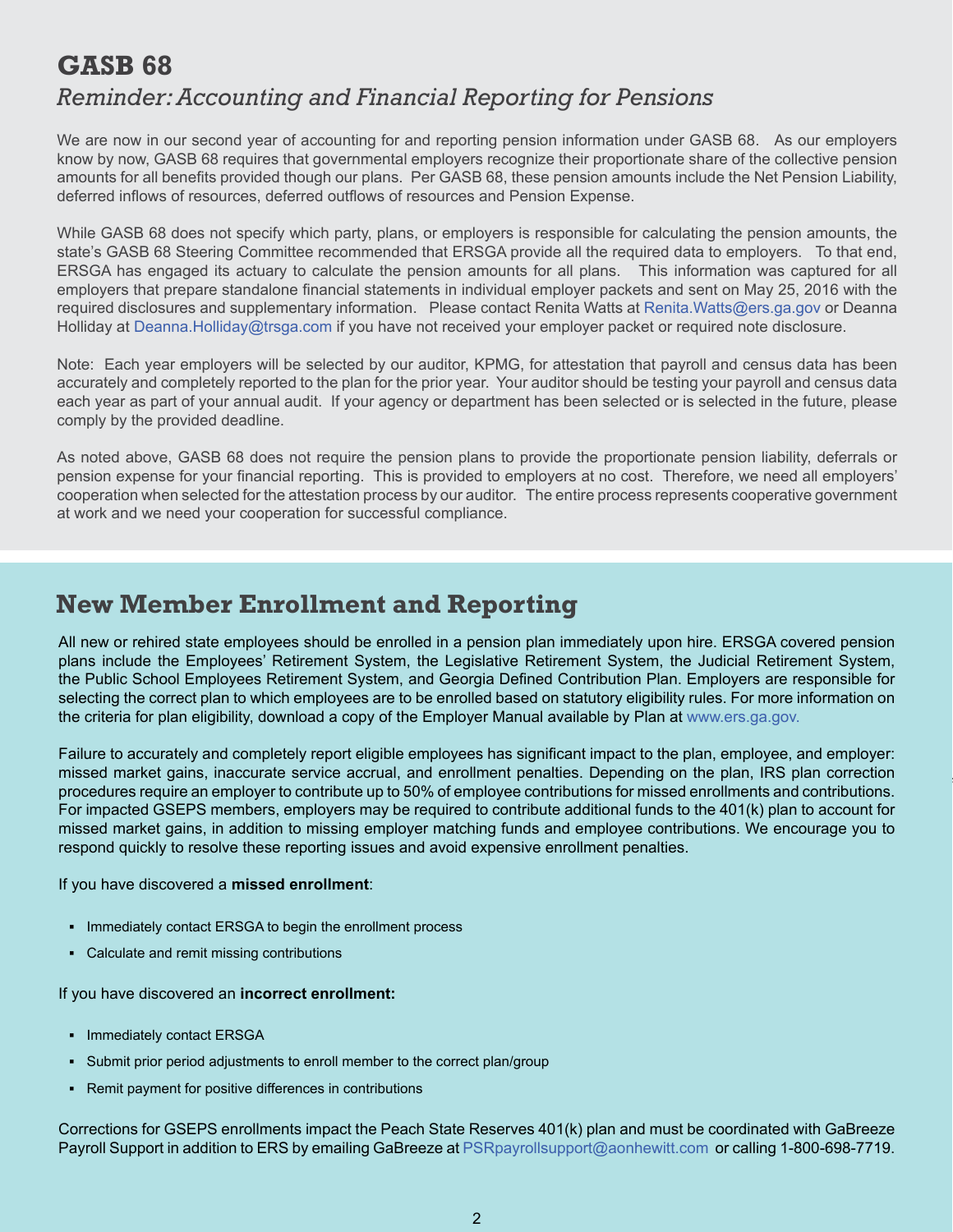# **Training on Pension Compliance Reporting - July 2016**

In July 2016, training for Pension Compliance Reporting will be provided via webinar for all employers reporting active members of ERS, PSERS, JRS, LRS and GDCP. Pension Compliance Reporting was initiated in 2015 as one of the tools used in accordance to GASB Statement No. 67, where pension plans must ensure significant census data are completely and accurately reported. Reporting requirements differ across employers. Certain employers (e.g., DFACS, Health Departments, and Public Schools) are required to submit a Pension Compliance file each month. Employers using PeopleSoft/TeamWorks are required to confirm non-enrollment status upon notification by ERSGA. Other employers using the ERSGA website to report member details are periodically selected for census data audit.

The training will include discussions on the compliance file requirements and your responsibilities in the reporting process. Please be on the watch for the training schedule; we look forward to your attendance.



Metl ife

#### **retirewise® Financial Education**

ERSGA, in cooperation with MetLife, offers Retirewise Financial Education Workshops at state employer locations throughout Georgia. Workshops have been hosted by several state agencies and technical colleges, and attended by over 600 state employees. The workshops have been very well-received by state employees, and the demand for workshops has been high.

The workshops cover a range of topics, such as budgeting, financial planning, investment basics, wills, trusts, estate planning, and social security. In addition, the representatives from MetLife and ERSGA cover flexible and retirement benefits.

If you would like to schedule a workshop at your location for your employees, please contact Kelly Moody at [Kelly.Moody@ers.ga.gov](mailto:kelly.moody@ers.ga.gov) for more details and information.

### **Is the Data You Submitted to the Plan Correct?**

Over the past year, we have received accounts created with the wrong social security number. Accounts created with the an incorrect Social Security number cause issues in the pension and other systems, such as:

- **▪** Incorrect plan reporting
- Member's ability to use online accounts
- **▪** Member's ability to access their health plan
- **▪** Tax reporting

,

,

It is important for employers to use correct social security numbers and other demographic data when onboarding new employees.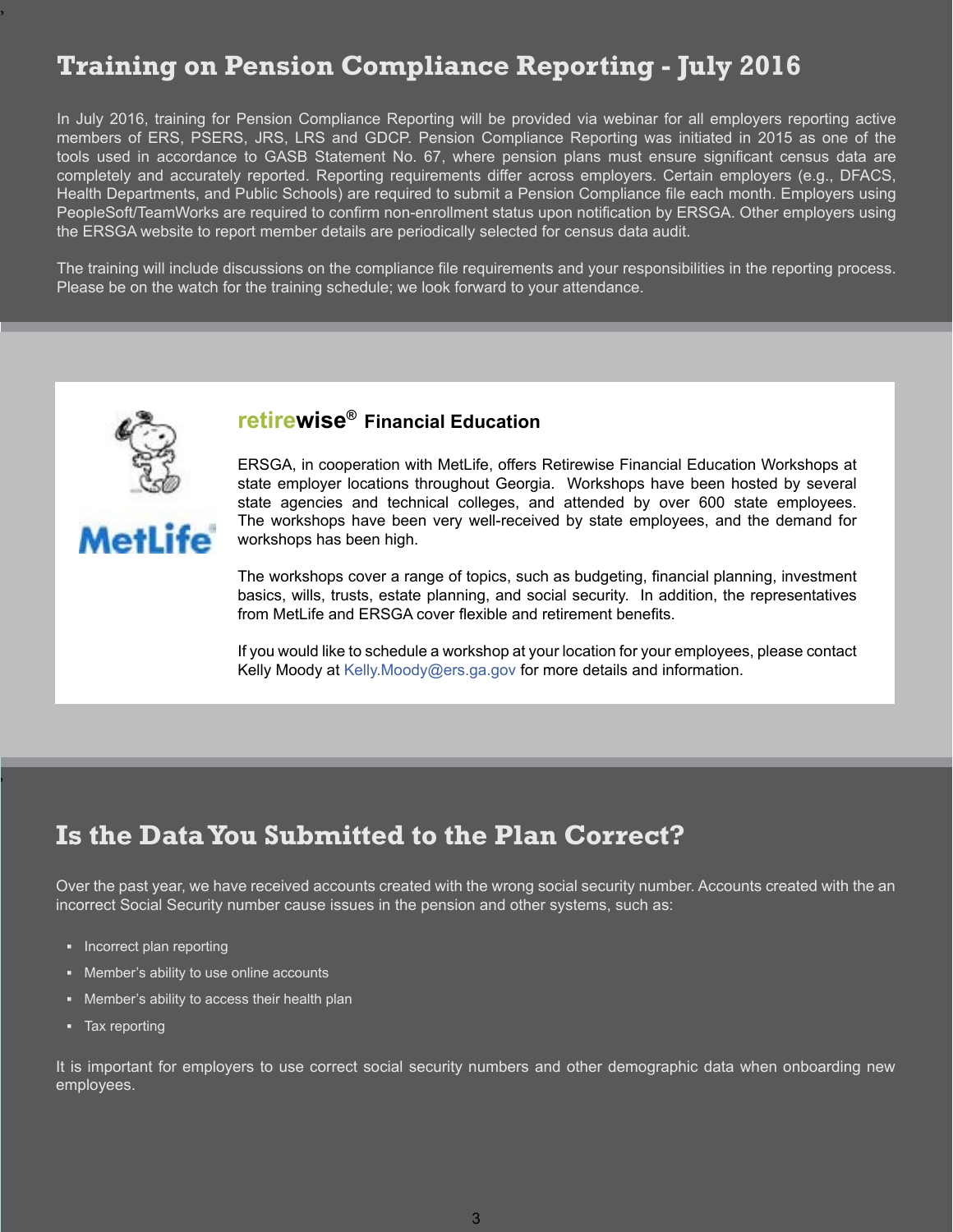## **Ad Hoc Termination Reporting for Year End Close**

Please provide ERSGA with information for all terminated employees by June 30, 2016 for Year End Close. Earned interest is posted to all ERS, PSERS, LRS, and JRS member accounts at this time. All accounts must be updated with the correct membership status.

Termination information is normally provided via the employee contribution file. In the event the termination information is excluded from the June 2016 file, use the *Ad Hoc Termination* tool on your *Employer Desktop* to enter and submit termination dates and update your terminating employees' accounts to Inactive status. This information must be entered no later than July 20, 2016.

*Sign up information for the July 5-7 Ad Hoc Termination Reporting training webinar coming soon.*

#### **Member Education**

Check out the Member Education links on the left-hand navigation menu on www.ers.ga.gov.

We created the Member Education section to make it easier for our members to find educational materials on our website, such as handbooks, presentations, and seminars.

A valuable resource for HR professionals is our GSEPS Plan Overview presentation for the onboarding process of new employees. Please encourage your new hires to view this presentation for more information about their retirement plan!



#### **Employer Rate Change and New Rate Announced**

At the Annual Meeting of the Board of Trustees held on April 21, 2016, the Board approved a change to the Fiscal Year 2017 employer rates announced last year. The FY 2017 rates now include a 0.12% adjustment for a one-time 3% benefit payment to retired state employees. The Board also approved the Fiscal Year 2018 employer rates for all plans. Both the FY 2017 and FY 2018 rates have been published on [www.ers.ga.gov](http://www.ers.ga.gov) under Employer Forms and Information. A link to the new rates is provided below:

#### [2017/2018 Employer Contribution Rates for all Plans](http://www.ers.ga.gov/Docs/Formsandpubs/EmployerContributionRatesFY18.pdf)

To avoid contribution reporting errors, update your system with the new FY 2017 rates prior to your July payroll. ERSGA and our members appreciate your timely and accurate reporting each month.